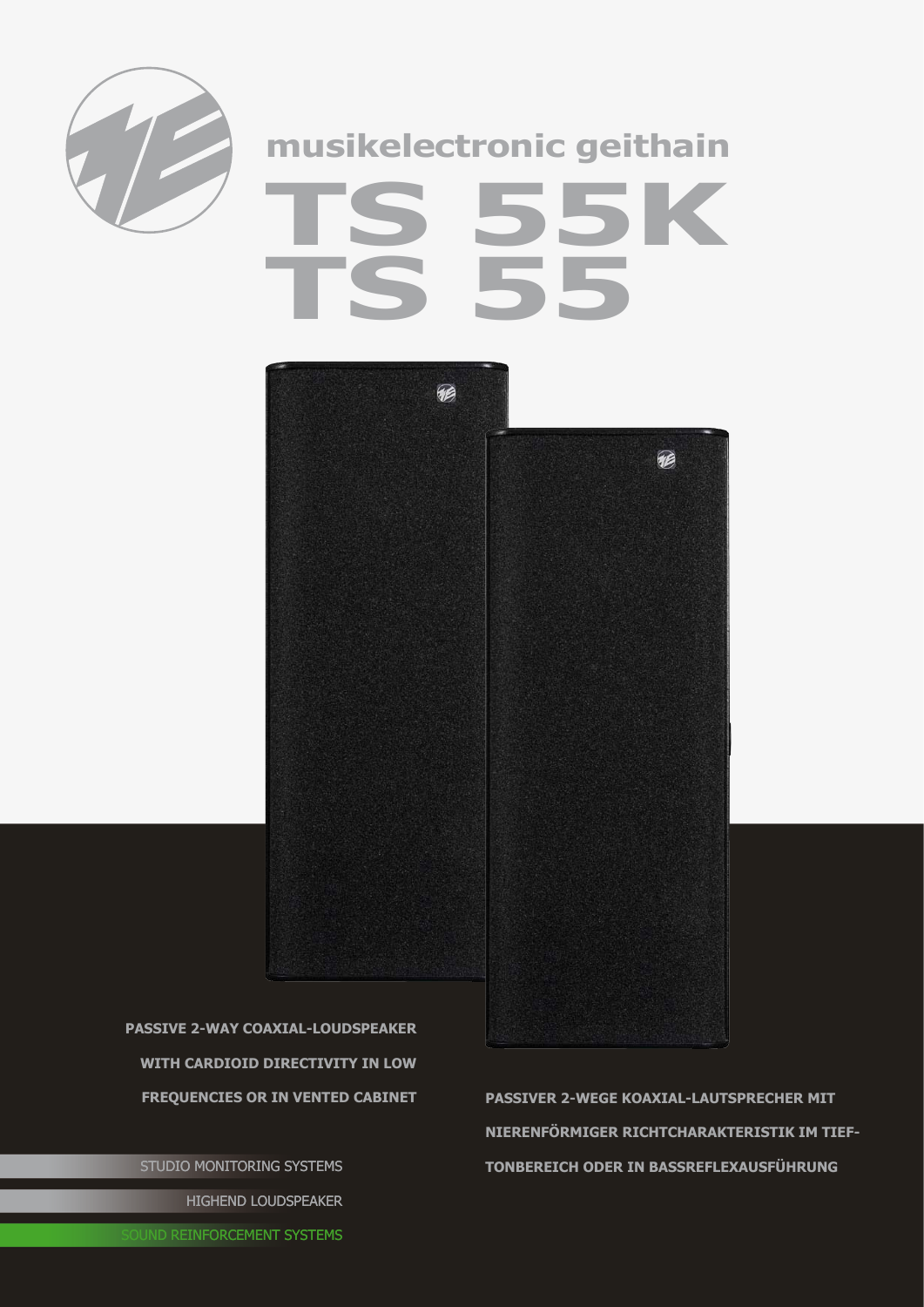**The coaxial two-way sound reinforcement**<br>systems TS55 and TS55K feature a neutral sound colour, strong vertical focusing and high dynamics. These passive systems are engineered for high class speech and music reproduction in small and middle sized auditoria. In addition they remain optically discrete because of their small dimensions. The abandonment of horn speakers results in a neutrality you only know from first class studio monitors.

The components include two 8-inch cone woofers and twelve 1-inch dome tweeters. The latter are effectively secured from destruction by an internal protective circuit. The coaxial arrangement ensures a homogeneous coverage and this also reduces the size of these powerful sound reinforcement systems. The TS55K employs our reliable cardioid technology. Because of the strong vertical focusing, distractions by ceiling and floor reflections are effectively reduced. Thanks to both of these technical features the operation of these speaker systems in acoustically difficult environments is simplified. The bass reflex version TS55 reaches a lower cut-off frequency of 80Hz. The resulting bass level enables the use as a full-range system in many situations. Optionally our TT-subwoofers can be employed to extend the bass transmission range by more than one octave.

A variety of available mountings provide easy assembly for almost every application.

**D**ie koaxialen 2-Wege-Beschallungslaut-<br>sprecher TS55 und TS55K zeichnen sich durch ihre Klangfarbenneutralität, starke vertikale Bündelung und hohe Dynamik aus. Somit sind die Passivsysteme für den Einsatz hochwertiger Sprach- und Musikbeschallung mittlerer Flächen prädestiniert und bleiben Dank ihrer Größe optisch unauffällig. Der bewusste Verzicht auf den Einsatz von Hornlautsprechern ermöglicht eine Verfärbungsarmut, die man sonst nur von erstklassigen Studiolautsprechern kennt.

Die Komponenten umfassen zwei 8-Zoll-Konustieftöner und zwölf 1-Zoll-Hochtonkalotten. Beide sind durch eine interne Schutzschaltung effektiv vor Zerstörung gesichert. Die koaxiale Anordnung sorgt für ein homogenes Abstrahlverhalten und ermöglicht ganz nebenbei eine erhebliche Reduzierung der Gesamtgröße dieser leistungsfähigen Beschallungssysteme. In der TS55K wird die Bassnierentechnik genutzt, die sich bereits seit Jahrzehnten in den Regielautsprechern aus dem Hause Geithain bewährt hat. Durch die hohe vertikale Bündelung werden zudem Boden- und Deckenreflexionen effektiv reduziert. Dank dieser beiden technischen Besonderheiten wird der Einsatz des Lautsprechers in akustisch schwierigen Umgebungen erheblich erleichtert. Die Bassreflexausführung TS55 erreicht eine untere Grenzfrequenz von 80Hz. Der gebotene Basspegel ermöglicht den Einsatz als Fullrangesystem für viele Applikationen. Optional kann einer unserer TT-Subwoofer zur Erweiterung des Bassübertragungsbereichs um eine Oktave eingesetzt werden.

Eine Vielzahl von verfügbaren Halterungen sorgen für eine einfache Montage an nahezu jedem Einsatzort.

## **TS 55K TS 55**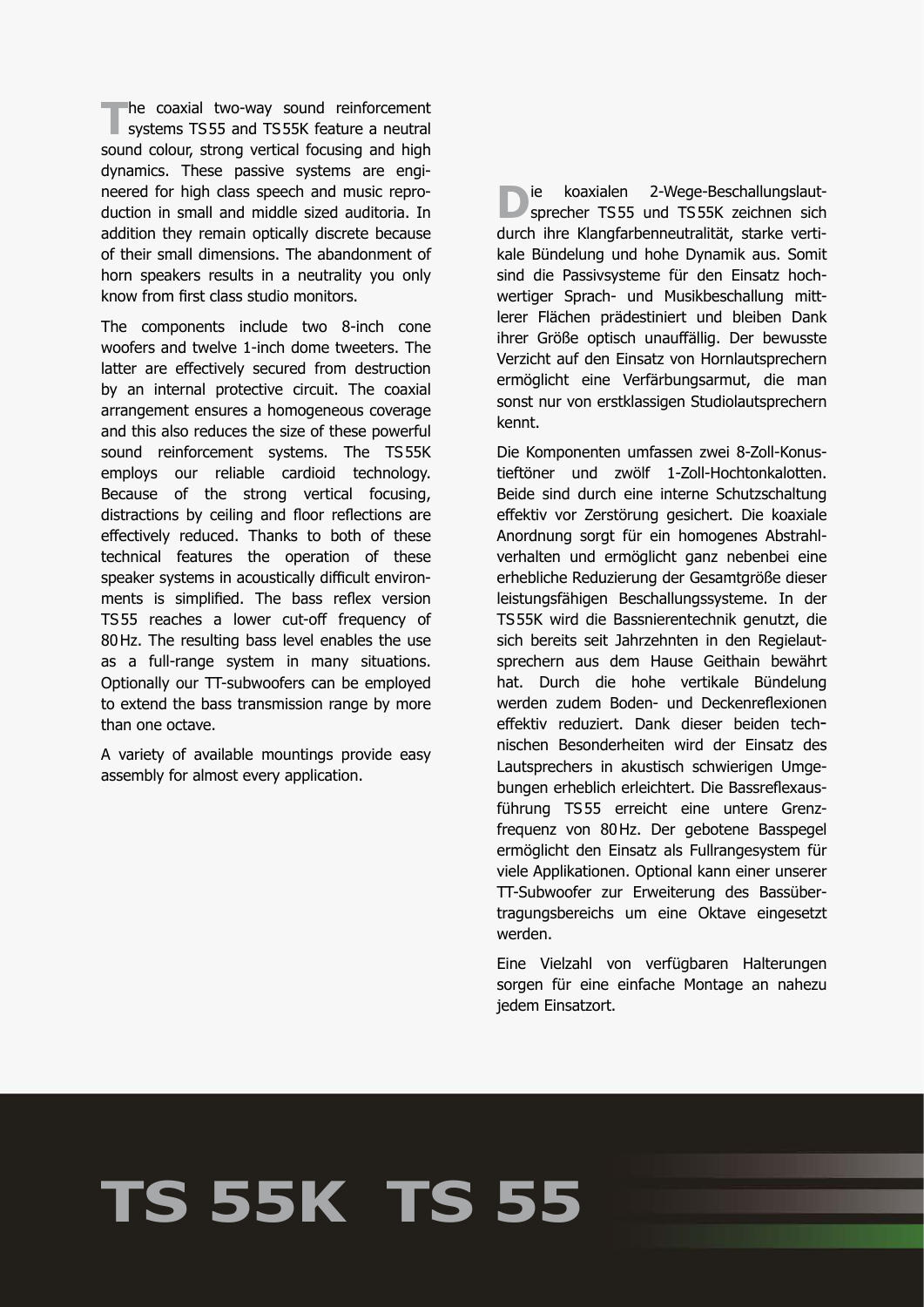## **Specifications**

Cabinet type TS55 TS55K Maximum SPL  $124 dB$ peak /  $r = 1$ m (3'3") Frequency response TS55 TS55K Coverage angle  $f > 2$  kHz 90°  $\times$  10° (H  $\times$  V) **Transducers**  LF HF **Sensitivity** measured at  $1 \text{W}$  95dBSPL / r =  $1 \text{m} (3'3'')$ Maximum input power 800 W Nominal input power 400 W<br>Nominal impedance 8Ω Nominal impedance Electronic crossover frequency example 2 kHz Directivity index see diagram Input connector 2× Speakon NL 4 (parallel) Overload protection self-resetting Weight 15.3kg (33.8lbs) Environmental specifications Operating temperature Storage temperature Relative humidity

Additional accessories (optional) security lug

vented cabinet cardioid directivity in low frequencies

80Hz … 20kHz −6dB 120Hz … 20kHz −6dB

2× 8″ cone  $12\times 1''$  dome

Dimensions (h  $\times$  w  $\times$  d) 670  $\times$  265  $\times$  280 mm (26.4"  $\times$  10.5"  $\times$  11.1")

+15°C … +35°C (+59°F ... +95°F) −25°C … +45°C (−13°F ... +113°F) 45% … 75% Design of the cabinet lumber core plywood with scratch proof structure coating black RAL9005, other colours on request stand, wall and ceiling mount elements